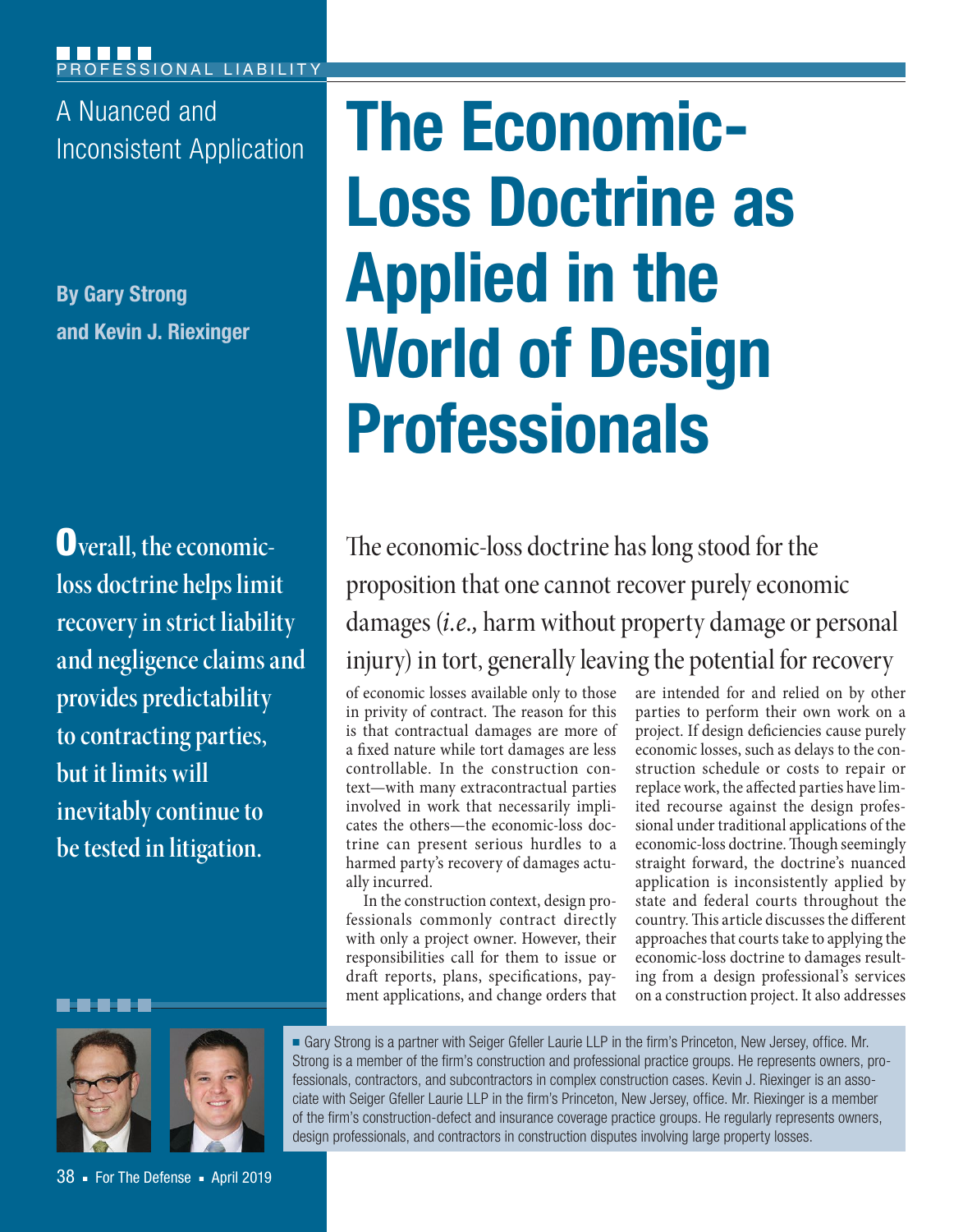whether the economic-loss doctrine applies when parties lack privity.

#### **Background of Economic-Loss Doctrine**

New Jersey recognizes and enforces the economic-loss doctrine as a bar to tort claims when the damage alleged is purely economic, if and when the defendant owes no legal duty independent of a contract with the plaintiff. In the 2002 case of Saltiel v. GSI Consultants, Inc., 170 N.J. 297 (N.J. 2002), the New Jersey Supreme Court adopted seven guidelines to assist in distinguishing between tort and contract claims:

- (1) Obligations imposed by law are tort obligations;
- (2) Tort obligations may not be disclaimable;
- (3) Misfeasance or negligent affirmative conduct in the performance of a promise generally subjects an actor to tort liability as well as contract liability for physical harm to persons and tangible things;
- (4) Recovery of intangible economic loss is generally determined by contract;
- (5) There is no tort liability for nonfeasance, *i.e.*, for failing to do what one has promised to do in the absence of a duty to act apart from the promise made;
- (6) Duties of affirmative action are often imposed by law apart from the promises made;
- (7) Damages for a loss suffered by a promisee in reliance on a promisor to carry out a promise may be recoverable on a tort negligence theory.

Id. at 310.

Generally speaking, there is no universal duty to exercise reasonable care to avoid intangible economic loss or losses to others that do not arise from tangible physical harm to persons and tangible things. Id. The Saltiel court noted that "recovery of intangible economic loss is generally determined by contract," and "most jurisdictions hold that a contractor's liability for economic loss is limited to the terms of the contract." Id. at 309–10. The court importantly went on to hold that under New Jersey law, a tort remedy does not arise from a contractual relationship unless the breaching party owes an independent duty imposed by law. Id. at 316.

In 2010, the New Jersey Supreme Court discussed the origin of the economic-loss doctrine. It stated, "The economic loss rule, which bars tort remedies in strict liability or negligence when the only claim is for damage to the product itself, evolved as part of the common law, largely as an effort to establish the boundary line between contract and tort remedies." Dean v. Barrett Homes, Inc., 204 N.J. 286, 295 (N.J. 2010). The door has been conspicuously left open for tort remedies between contracting parties when a legal duty exists independent of the contract.

In applying the economic-loss doctrine to fraud claims, there is a conspicuous (and perhaps odd) split between New Jersey state and federal courts. While disallowing negligence and strict liability claims, New Jersey state courts have long protected fraud claims notwithstanding the economic- loss doctrine. A federal court sitting in diversity should seek to achieve the outcome that it believes the state's highest court would reach. Despite that specific and defined role, New Jersey federal courts have deviated and imposed their own "extraneous to the contract" standard when dealing with fraud claims between contracting parties. Those federal courts have sought to determine whether a fraud was committed in the performance of, or extraneous to, the contract. The former is barred by the economic-loss doctrine, and the latter is not. See Bracco Diagnostics, Inc. v. Bergen Brunswig Drug Co., 226 F. Supp. 2d 557, 563 (D.N.J. 2002) (holding that the doctrine bars plaintiff's claim for common law fraud because the distinction between fraud in the inducement and fraud in the performance of a contract remains relevant to the application of the doctrine in New Jersey and also stating that no decision has formally negated the distinction between fraudulent inducement extraneous to the contract and fraud in its subsequent performance);  $G \not\in$ F Graphic Servs., Inc. v. Graphic Innovators, Inc., 18 F. Supp. 3d 583 (D.N.J. 2014) (holding that under New Jersey law, the fraud in the inducement exception to the doctrine applied to a commercial printing press buyer's common law fraud claim against seller and its president, alleging that it was sold a different model than specified in the parties' contract; the contract contained no warranty that the press was a particular model and disclaimed all other express and

implied warranties so that the alleged fraud was not contained within the four corners of the contract, and the contract did not limit the remedies for an intentional tort claim); 7-Eleven, Inc. v. Maia Inv. Co., 2015 U.S. Dist. Lexis 50753, 2015 WL 1802512, at \*5 (D.N.J. 2015) (holding that although the New Jersey Supreme Court has yet to resolve the question, courts in this district consis-

**..... Each court in each**  case applied the same "extraneous to the contract" standard and still arrived at different conclusions pertaining to whether a fraud claim could stand.

tently distinguish between fraud in the inducement and fraud in the performance of a contract and holding that state and federal courts have repeatedly recognized that New Jersey law remains unsettled whether the doctrine bars a claim for fraud where the alleged fraud is circumscribed by a contract between the parties); Ray Haluch Gravel Co. v. Cent. Pension Fund of Int'l Union of Operating Engineers & Participating Employers, 571 U.S. 177, 134 S. Ct. 773, 187 L.Ed.2d 669 (2014) (describing the unsettled application of the doctrine to fraud claims based on the same underlying facts as a contract claim as "very complex and troublesome").

The New Jersey federal courts' "extraneous to the contract" standard is taken directly from the Second Circuit's application of New York law in Triangle Underwriters v. Honeywell, Inc., 604 F.2d 737, 747–48 (2d Cir. 1979). Thus, federal courts in New Jersey have consistently applied another jurisdiction's law despite no example of any New Jersey state court applying that standard. Furthermore, the standard has not resulted in easily predictable outcomes. Both Capital-Plus Equity, LLC v. Prismatic Development Co., 2008 U.S. Dist. Lexis 54054, 2008 WL 2783339 (D.N.J. 2008), and Titan Stone, Tile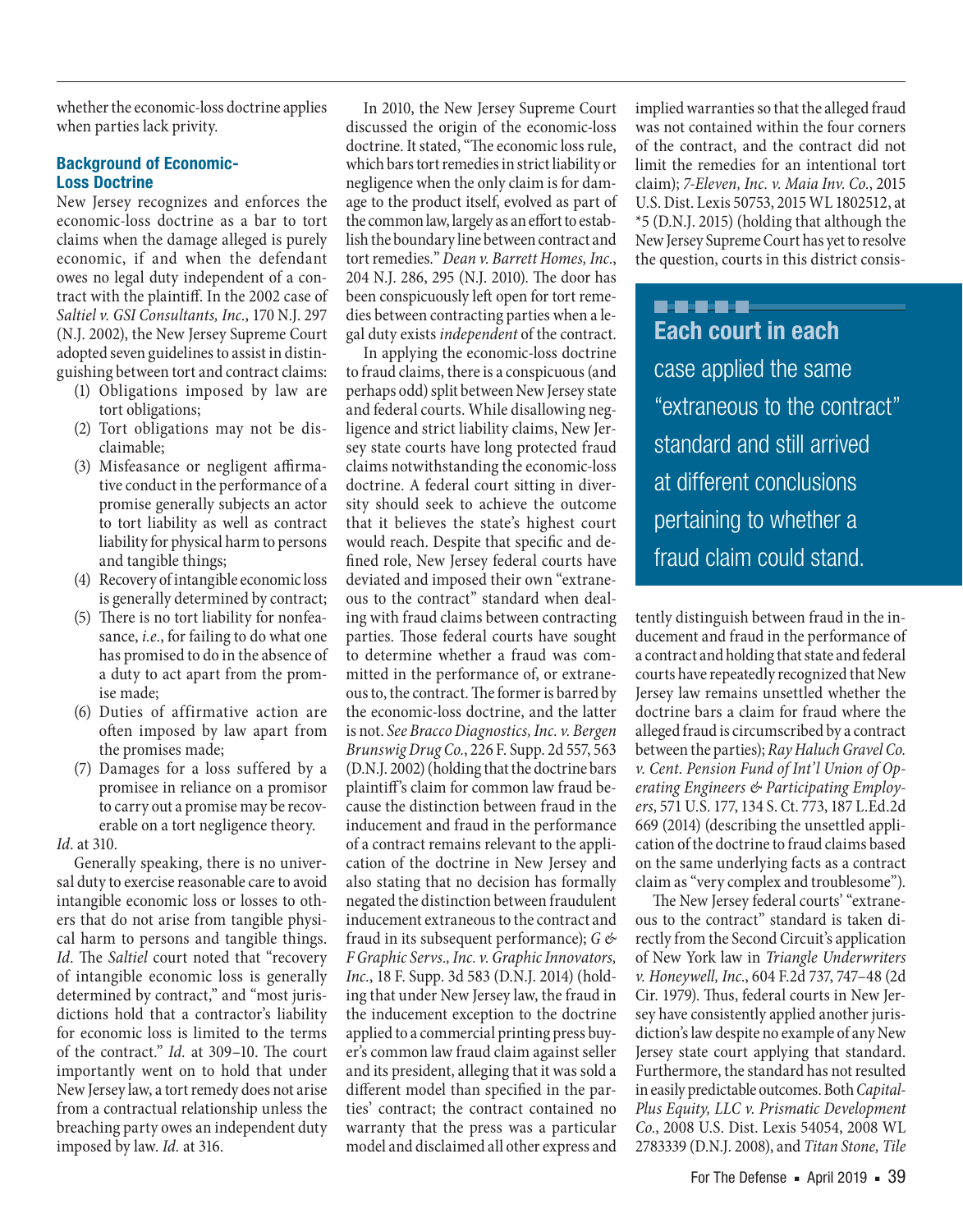#### PROFESSIONAL LIABILITY

& Masonry, Inc. v. Hunt Const. Grp., Inc., 2007 U.S. Dist. Lexis 4661, 2007 WL 174710, at \*2 (D.N.J. Jan. 22, 2007), considered representations made regarding payments due during the course of contract performance. Each court in each case applied the same "extraneous to the contract" standard and still arrived at different conclusions pertaining to whether a fraud claim could stand.

**B-B-B-B-B-The Arizona** Supreme Court held that in the absence of physical injury to persons or other property, an owner who contracts for design services cannot recover in tort for purely economic loss, unless the contract otherwise provides.

# **Economic-Loss Doctrine for Design Professionals**

The 2013 unreported state court decision of Spectraserv, Inc. v. Middlesex County Utilities Authority provided a detailed roadmap for applying the economic-loss doctrine to design professionals. Spectraserv, Inc. v. Middlesex County Utilities Authority, 2013 N.J. Super. Unpub. Lexis 2173, 2013 WL 4764514 (N.J. Super. 2013). The Spectraserv court dismissed the plaintiff's negligence actions against the defendant design professionals, holding that such claims were barred by the economic-loss doctrine. The court provided the following detailed analysis:

Regarding this dilemma of applying contract or tort law, New Jersey courts have consistently held that contract law is better suited to resolve disputes where a plaintiff alleges direct and consequential losses that were within the contemplation of sophisticated business entities and that could have been the subject of their negotiations. Most jurisdictions

have adopted a similar view concluding that a contractor's liability for economic loss is limited to the terms of the contract.

2013 N.J. Super. Unpub. Lexis 2173at \*19–20 (internal quotations and citations omitted).

# **Synopsis: The Economic-Loss Doctrine in Other Jurisdictions**

The following offers insight into a few different jurisdictions' economic-loss doctrine jurisprudence.

# **Arizona**

Arizona is one state that might serve as the model for economic-loss doctrine application. The Arizona Supreme Court tackled this issue as a matter of first impression in 2010, in the landmark case of Flagstaff Affordable Housing Ltd. Partnership v. Design Alliance, Inc., 223 Ariz. 320 (2010). In short, the Arizona Supreme Court held that the economic-loss doctrine bars professional negligence actions against architects seeking purely economic damages. Id. The court expressly stated that "[t]he economic loss doctrine applies to architects because the policy concerns that justify applying the doctrine to construction defect cases do not justify distinguishing design professionals from contractors." Id. at 329. The Flagstaff matter involved an owner who hired an architect to design an apartment building. Id. at 321. The apartments were built in accordance with the architect's plans and specifications; however, the United States Department of Housing and Urban Development (HUD) subsequently determined that the design and construction violated the Fair Housing Design Act's accessibility guidelines. Id. The owner was forced to remedy the deficiencies. Id. Importantly, no personal injury or property damage had occurred, and the owner sought only economic losses as compensatory damages. Id. 322.

The Arizona Supreme Court held that in the absence of physical injury to persons or other property, an owner who contracts for design services cannot recover in tort for purely economic loss, unless the contract otherwise provides. Id. at 321. The court reasoned that the contract law policy of upholding parties' expectations has great force in construction- defect cases. Id. at 327. Construction- related contracts often are negotiated between the parties on a project-specific basis and have detailed provisions allocating risks of loss and specifying remedies. Id. at 325. To allow tort claims poses a great danger of undermining the policy concerns of contract law, which seeks to encourage parties to order their prospective relationships, including the allocation of risk of future losses and the identification of remedies, and to enforce any resulting agreement consistent with the parties' expectations. Id. Moreover, in construction- defect cases involving only pecuniary losses related to the contracted-for building, there are no strong policy reasons to impose common law tort liability in addition to contractual remedies; common law contract remedies provide an adequate remedy because they allow recovery of the costs of remedying the defects and of other damages reasonably foreseeable to the parties upon entering the contract. Id. The policies of accident deterrence and loss spreading also do not require allowing tort recovery in addition to contractual remedies for economic loss from construction defects because parties to a site-specific construction contract have likely allocated the risk of loss and identified remedies for non-performance. Id.

The court continued that although architects have common law duties of care, it is often difficult to draw bright lines between obligations imposed by law and those arising from contract. Id. at 328. In this case, the architect's duties with regard to the owner's project existed only because of the contract between the parties. Id. The owner alleged that the architect designed a building that did not conform to certain requirements of the federal Fair Housing Act; the complaint alleged that this conduct both breached the architect's contractual obligations and constituted professional negligence. Id. Attempting to label claims by distinguishing between contractual and extra- contractual duties is an unduly formalistic approach to determining if plaintiffs like owner should be limited to their contractual remedies for economic loss. Id. Nor should the professional status of architects determine whether the economicloss doctrine applies. Id. The purposes of the doctrine are served by applying it to contracts entered by architects and design professionals. Id. Moreover, the fact that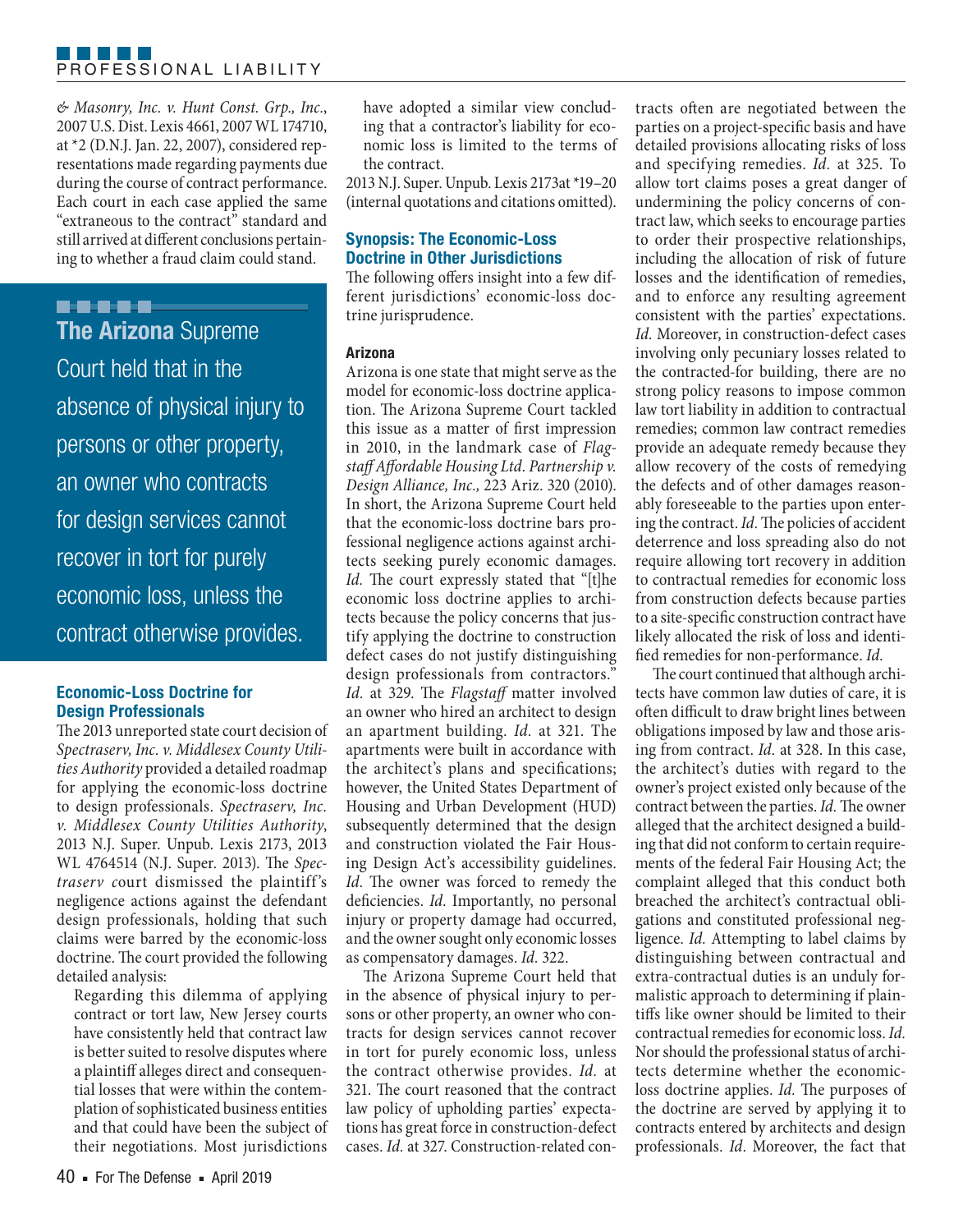an architect is a professional with legally imposed duties of care does not displace the general policy concerns that parties to construction- related contracts should structure their relationships by prospectively allocating the risks of loss and identifying remedies. Id. The economic-loss doctrine applies to architects because the policy concerns that justify applying the doctrine to construction- defect cases do not justify distinguishing design professionals from contractors. Id. at 329.

Considering the above, one might believe Flagstaff seems relatively cut-and-dried in that Arizona fully endorses the economicloss doctrine. However, the decision left open the door for tort remedies when contracting parties choose to preserve them. Specifically, the Flagstaff court held:

In the construction context, the economic loss doctrine respects the expectations of the parties when, as will often be true, they have expressly addressed liability and remedies in their contract. Thus, the parties can contractually agree to preserve tort remedies for solely economic loss, just as they may otherwise specify remedies that modify common law recovery.

Id. at 326.

Flagstaff, therefore, does not act as an outright bar of tort remedy in the face of purely economic losses. Rather, it gives the utmost deference to contracting parties to determine terms—including remedies. In the event that a contract is silent on the matter, it would then appear that under Arizona law the economic-loss doctrine bars any tort claim related to purely economic loss.

#### **New York**

A design professional under New York law may be subject to tort liability for failing to exercise reasonable care, irrespective of its contractual duties. Castle Vill. Owners Corp. v. Greater New York Mut. Ins. Co., 868 N.Y.S.2d 189, 193 (N.Y. App. Div. 2008). An action for professional malpractice may lie in the context of a contractual relationship if the professional negligently discharged the duties arising from that relationship. 17 Vista Fee Assocs. v. Teachers Ins. & Annuity Ass'n of Am., 693 N.Y.S.2d 554, 559 (N.Y. App. Div. 1999). A simple breach of contract does not give rise to a tort claim unless a legal duty independent of the contract has

been violated. Id. A contracting party seeking only a benefit of the bargain recovery, i.e., economic loss under the contract, may not sue in tort notwithstanding the use of familiar tort language in its pleadings under New York law. Id. (citing Bellevue S. Assocs. v. HRH Constr. Corp., 78 N.Y.2d 282, 294–95 (N.Y. 1991)); Sommer v. Fed. Signal Corp., 79 N.Y.2d 540, 552 (N.Y. 1992).

# **New Hampshire**

The New Hampshire doctrine is a judicially created remedies principle that operates generally to preclude contracting parties from pursuing tort recovery for purely economic or commercial losses associated with the contract relationship. Plourde Sand & Gravel v. JGI E., Inc., 154 N.H. 791, 794 (N.H. 2007). When a plaintiff may recover economic loss under a contract, generally a cause of action in tort for purely economic loss will not lie. Id. However, when a duty that lies outside the terms of the contract is owed, many states allow a plaintiff to recover economic loss in tort against the defendant contracting party. Id. When an independent duty exists, the economic- loss rule does not bar a tort claim because the claim is based on a recognized independent duty of care and thus does not fall within the scope of the rule. Id. Whether a duty exists between a design professional and a contractor, as would support applying special- relationship exception-to-privity rule for purposes of the economic- loss doctrine, must be determined on a case-by-case basis. Id. at 796.

# **Third-Party Lawsuits Against Design Professionals (No Privity)**

The fundamental principle of the economicloss doctrine is rational and relatively easy to understand. In essence, to permit parties who entered into a contract to sue one another both under that contract and in tort would be to undermine or diminish the utility of the contract. It weighs against the bargain (so to speak) because, in theory, the parties had the opportunity to consider non- compliance with the contract when it was negotiated. Consequently, they had the opportunity to consider remedies in the event of undesirable outcomes. But what happens when a design professional's conduct causes purely economic damage to a party not in privity with that design professional? Obviously, such a

party could not control the remedies of the design professional's conduct because they had no contract. There was no opportunity to bargain. Courts across this country have taken a wide range of approaches in resolving third-party claims for purely economic losses against design professionals.

In 2013, the Spectraserv court stated, "Whether the absence of privity of con-

**..... Whether a duty exists** between a design professional and a contractor, as would support applying specialrelationship exception-toprivity rule for purposes of the economic-loss doctrine, must be determined on a case-by-case basis.

tract between plaintiff and defendants renders the [doctrine] inapplicable presents an issue of first impression in New Jersey." Spectraserv, 2013 WL 4764514, at \*7. The following review of the Spectraserv decision as it relates to privity provides an excellent look into how this issue is addressed in various jurisdictions throughout the United States.

First, the Spectraserv court looked to Horizon Grp. of New England, Inc. v. New Jersey Sch. Const. Corp., 2011 N.J. Super. Unpub. Lexis 2271, 2011 WL 3687451 (N.J. Super. 2011), as instructive (though it neither created precedent nor was binding). The Spectraserv court pointed out that in the past, New Jersey courts have applied the economic-loss doctrine to bar negligence claims brought by a contractor against multiple parties, despite the absence of privity. Id. The Horizon court relied on Saltiel in holding that two of the parties did not owe an independent duty imposed by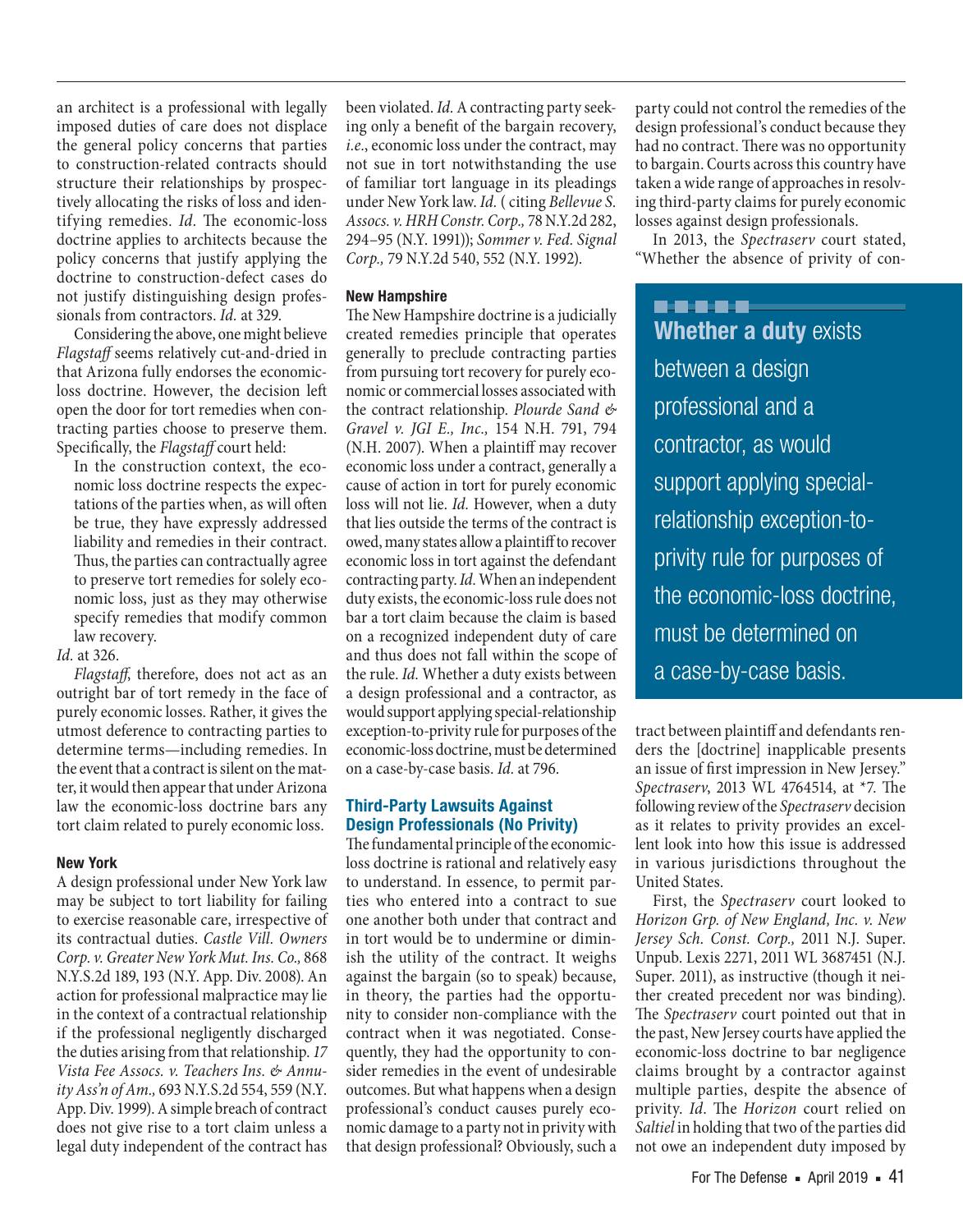law to the contractor, and hence the negligence claims against the third parties were barred. Id.

With respect to the remaining two parties, notwithstanding the assignment of the owner's indemnification claims against the third parties to the contractor, the Horizon court recognized that the contractor had other remedies available to address

**B-0-0-0-0 Courts across this**  country have taken a wide range of approaches in resolving third-party claims for purely economic losses against design professionals.

its loss. Horizon, 2011 WL 3687451, at \*7. Specifically, the court determined that the contractor could invoke contractual remedies to request change orders and obtain other accommodations. Id. at \*6. Furthermore, if necessary, the contractor could sue the owner directly for breach of contract (as was the case in Horizon). Spectraserv, 2013 WL 4764514, at\*24–25 (internal quotations omitted). The Horizon court determined that the contractor entered into a contract that clearly described the nature of the relationship, or lack of any, among the various contractors and professionals. Horizon, 2011 WL 3687451, at \*7. In addition, the court noted that the contractual scheme was specifically defined with the owner functioning as the hub. Id. The Horizon court's reference to these remedies evidences a belief that privity of contract is not necessary for the application of the economic-loss doctrine. Id. Moreover, the Horizon court never stated that its application of the economic- loss doctrine was conditioned on the assignment alone. Id.

The Spectraserv court also looked to various external jurisdictions in reaching its conclusion that privity of contract is not necessary for the economic- loss doctrine to apply. The court pointed out that in BRW, Inc. v. Dufficy & Sons, Inc., 99 P.3d 66 (Colo.

42 • For The Defense • April 2019

2004), the Supreme Court of Colorado succinctly noted that the policies underlying the application of the economic-loss rule to commercial parties are unaffected by the absence of a one-to-one contract relationship. BRW., 99 P.3d at 72. The BRW court enumerated three policies underlying the economic-loss doctrine:

(1) to maintain a distinction between contract and tort law; (2) to enforce expectancy interests of the parties so that they can reliably allocate risks and costs during their bargaining; and (3) to encourage the parties to build the cost considerations into the contract because they will not be able to recover economic damages in tort.

Id.

Colorado's highest court concluded that contractual duties arise just as surely from networks of interrelated contracts as from two-party agreements. Id.

The BRW court explained, in the context of larger construction projects, multiple parties are often involved. These parties typically rely on a network of contracts to allocate their risks, duties, and remedies:

Construction projects are multiparty transactions, but it is rarely the case that all or most of the parties involved in the project will be parties to the same document or documents. In fact, most construction transactions are documented in a series of two-party contracts, such as owner/architect, owner/contractor, and contractor/subcontractor. Nevertheless, the conduct of most construction projects contemplates a complex set of interrelationships, and respective rights and obligations.

Id.

The Spectraserv court then discussed Am. Stores Props., Inc. v. Spotts, Inc., 648 F. Supp. 2d 707 (E.D. Pa. 2009). In that matter, the United States District Court for the Eastern District of Pennsylvania observed that controlling federal and Pennsylvania state law hold that privity of contract is not required for the economic-loss doctrine to apply to negligence claims. Spectraserv, 2013 WL 4764514, at \*8. The court highlighted that the rationale behind the application of this doctrine was appropriate in the instant matter because to allow a negligence cause of action for purely economic loss would be to open the door to every person in the economic chain of the negligent person or business to bring a cause of action. Id. The Am. Stores Props. court concluded that such an outstanding burden is clearly inappropriate and a danger to the economic system.

The Spectraserv court also addressed Ass'n of Apt. Owners v. Venture 15, Inc., 167 P.3d 225 (Haw. 2007). In Venture 15, the Supreme Court of Hawaii held that recovery for economic loss in negligence is barred, even in the absence of privity of contract, when allowing such recovery would blur the distinction between contract and tort law. Ass'n of Apt. Owners v. Venture 15, Inc., 167 P.3d 225, 285 (Haw. 2007). The court determined that when a general contractor and subcontractor had allocated the risks and benefits of performance in their contract, imposing a tort duty on the subcontractor correlative to the contract's specifications would disrupt the contractual relationships between and among the various parties. Id.

The Spectraserv court circled back to apply the above analysis. The court pointed out that the matter at hand dealt with a large construction project, with multiple parties. Spectraserv, 2013 WL 4764514, at \*29. It acknowledged a series of interrelated contracts between those various parties including design, engineering, and construction management contracts. Id. The court focused on the fact that the parties relied on these contracts to allocate their risks, duties, and remedies, holding that given the nature of the relationships among the parties, the absence of a direct contractual relationship did not preclude the application of the economic-loss doctrine. Id. at \*29-30. Applying the doctrine in such cases will serve its purpose of limiting the expansion of tort liability where contractual remedies exist. Id. at \*30. The court then concluded that this is the proper course of action because, "where two competing yet sensible interpretations of New Jersey law exist, the Court should opt for the interpretation that restricts liability, rather than expands it, until the Supreme Court of New Jersey decides differently." Id. at \*9 (quoting Travelers Indem. Co. v. Dammann & Co., 594 F.3d 238, 253 (3d Cir. 2009)). To date, the Supreme Court of New Jersey has not decided differently.